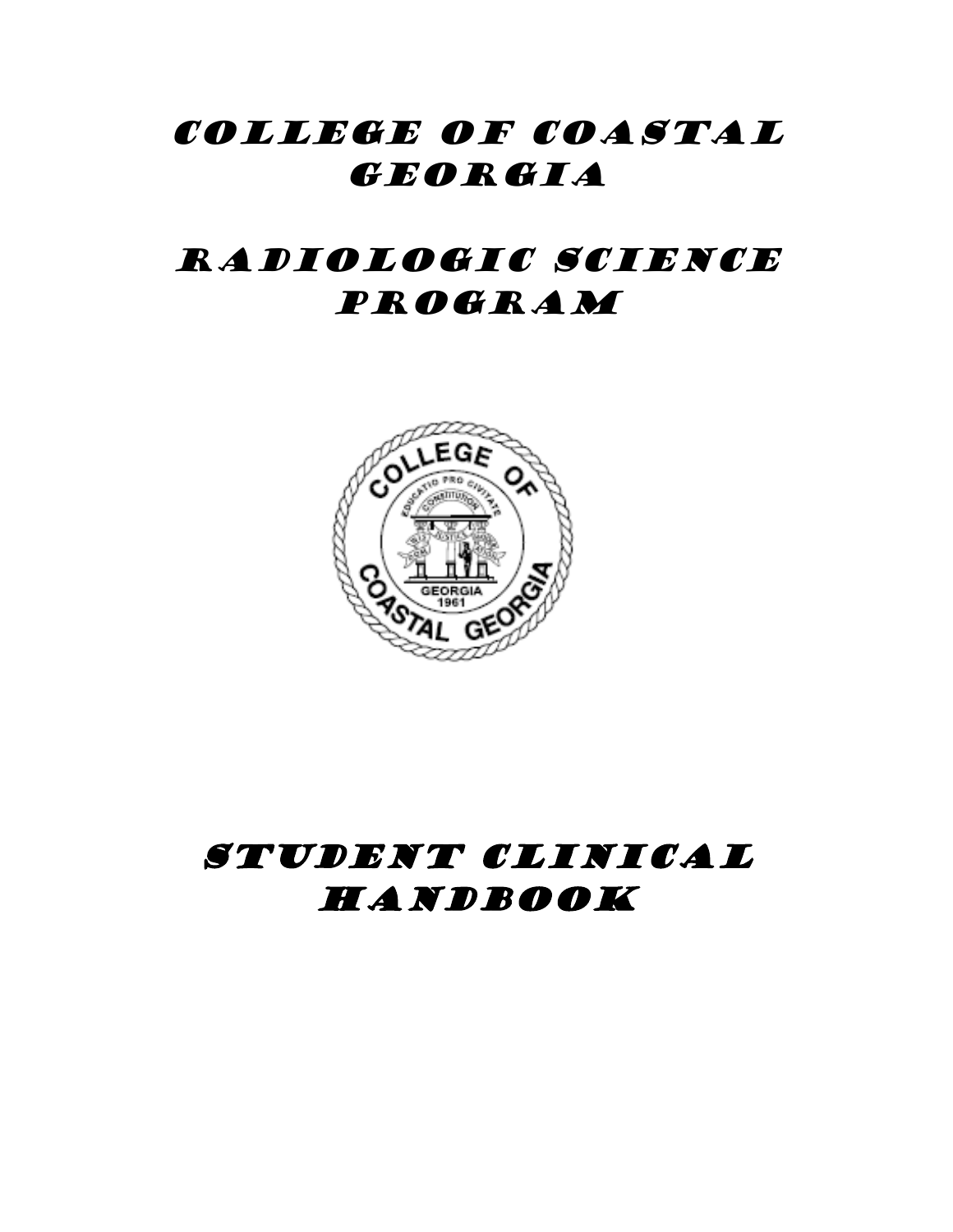### **1. INTRODUCTION**

Students enrolled in College of Coastal Georgia Radiologic Science Program will be responsible for observing College rules and regulations as stated in the current College Catalog and Student handbook in addition to those applicable to their Clinical Affiliation assignments. Clinical facilities, while separately located are considered an integral part of the college campus for student clinical assignments.

The rules and regulations stated in this handbook represent a contractual agreement between College of Coastal Georgia and the Radiologic Science student for the entire length of the program. Failure to comply with the rules and regulations in this handbook will affect student evaluations and could result in dismissal from the program.

The philosophy of education practiced within the Radiologic Science Program is that of the experimentalist. This philosophy states that we learn best those concepts that we can experience. Therefore, throughout the curriculum of the program, clinical experience is correlated with didactic learning in an organized fashion. Students will be involved in all phases of daily operations of a medical radiology department. Each student will be creating medical images on hundreds of patients during the extent of the program. This practice is designed to allow the full development of cognitive, affective, and psychomotor learning in the art and science of medical radiographic production.

**ADA Self Disclosure: Services for students with disabilities are available through the Office of Student Development Services. Qualified students with documented disabilities are eligible for physical and academic accommodations under the Americans with Disabilities Act and Section 504 of the Rehabilitation Act of 9173. Students requesting accommodations should contact Student Development Services at (912) 279-5800.**

## **2. HARASSMENT POLICY**

The Radiologic Science Program at College of Coastal Georgia provides equal opportunity in education for all qualified persons regardless of race, color, religion, sex, national origin, age, disability, or veteran status. This opportunity is relevant to acceptance into the program as well as instruction in the classroom. At all times, including while on campus or in clinical, students as well as professors are expected to conduct themselves in a manner which will not demonstrate bias, stereotyping or ethnic insensitivity to any person or groups of people.

If at any time a student feels offended by another student, a professor, or anyone in the clinical setting, the student should feel comfortable in setting up an appointment with a Radiologic Science faculty to discuss the issue and problem solve. Students should feel assured that the situation will be handled in a confidential and professional manner so that no one will be embarrassed over the incident.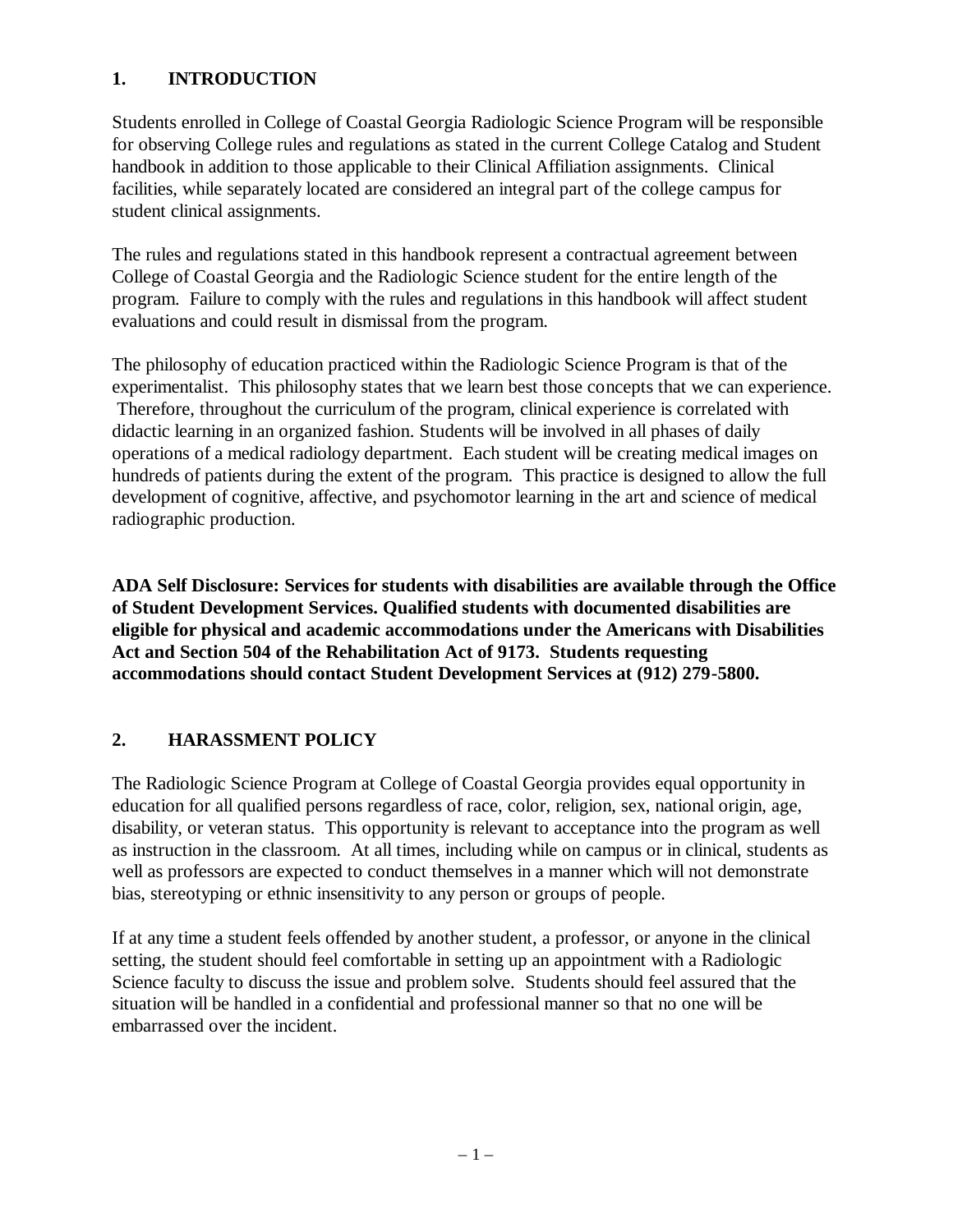## **3. CLINICAL COURSE OBJECTIVES**

Throughout the six semesters in the Radiologic Science Program at College of Coastal Georgia ,the student will attend the clinical affiliate in order to:

- 3.1 Acquire expertise and proficiency in a wide variety of diagnostic radiographic procedures by applying classroom theory to the actual practice of technical skills on specified levels of competency.
- 3.2 Develop and practice professional work habits and appropriate interpersonal relationships with patients and other members of the health care team.

## **4. CLINICAL ASSIGNMENT**

Students enrolled in the College of Coastal Georgia Radiologic Science Program may be scheduled and rotated through the Clinical Affiliate by the program director in consultation and agreement with the clinical instructor or clinical supervisor. Students are responsible for personal travel to the affiliate locations. Hours may involve times ranging from 8:00 a.m. to 8:00 p.m. with the maximum clinical and didactic hours per week being no more than 40 hours. All students involved in clinical assignment may be required to undergo a background check conducted by the facility. Should a contraindication or risk to patient care result from the check, the facility may refuse admittance to the student. This may prevent the student's ability to obtain required clinical competencies and may result in program dismissal.

## **5. ACCIDENTS**

All accidents that occur while on clinical assignment resulting in patient, personnel or personal injury and/or damage to equipment must be reported immediately to the clinical instructor/supervisor and program director. An accident report will be completed by the program faculty. Students will be required to fully understand the safest methods of properly performing routine radiographic procedures before undertaking them.

## **6. ATTENDANCE POLICY**

Radiologic Science students will attend **ALL** clinical shifts, labs, classes or designated clinical activities as scheduled by the clinical instructors and/or program director. The student will be allowed four absences per semester. Five absences will result in a 10 point reduction of the final average, six absences will result in twenty point reduction in the final average, and seven absences will result in a30 point reduction in the final grade for the semester.

Students are required to notify the clinical instructors/supervisors within one hour following assignment time in the event of absence from any clinical activity. Students should notify the clinical instructor as well as the clinical supervisor of affiliate locations, if applicable. Failure to follow this procedure will result in a **20 point** deduction from the Professional Demeanor area (See Professional Demeanor/ Performance Evaluations, Page 8).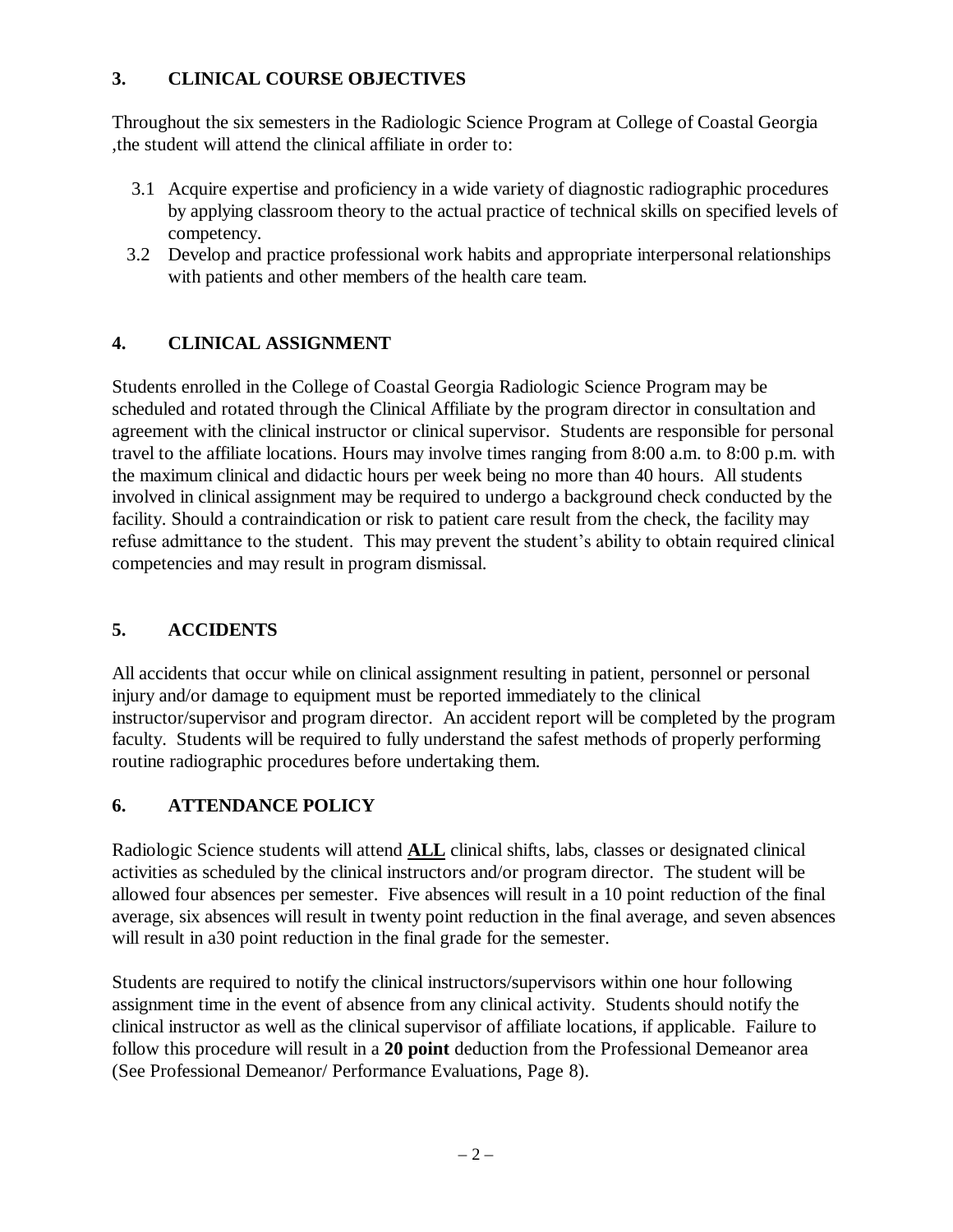Relative to tardiness, tardy is defined as failure to clock in/sign in prior to the assigned rotation time . The guidelines for tardiness also apply to announced class sessions as well as announced final examination sessions. If a student accumulates more than 2 tardies in a semester, the final average will be decreased 2 points per tardy incident over the allotted two initial tardies. All clinical time missed due to tardiness must be made up according to the "make up time guidelines" with a prior completion of make up contract.

In the event of extremely extenuating circumstances resulting in tardiness or absence, the student will be allowed to make up the time and will be exempt from the final average decreases. This decision will be based upon the judgment and discretion of the clinical instructors/program director. Tardiness and absenteeism may only be made up upon the mutual agreement of the program director and the clinical instructors. There will be a written agreement when a student will be allowed to make up time and only that allotted time will be counted as make-up time. Also, make-up time will be made up at the convenience of the clinical instructors/supervisors. A grade "I" (Incomplete) will be assigned as a grade in a clinical course when the minimum hours of clinical attendance, as specified for that course, is not met due to unusual circumstances. The program director and clinical faculty will determine the extent of "unusual circumstances". The "I" must be made up in accordance with guidelines established by the program chairperson. Failure to fulfill the terms designated by the completed time document will result in an absence recorded for the day in which the hours resulted and a 20 point Professional Demeanor reduction. The area decrease will be at the discretion and judgment of the clinical faculty.

Students should attempt to refrain from the need to alter the assigned schedule. Should changes be needed, they should be kept to a minimum. Each student will be allowed two alterations in schedule per semester. The student must complete a make up time contract for any time missed due to the schedule alteration and this contract is to be completed by a clinical instructor. In the event a student needs to alter the schedule more than the two allotted times, the student's Professional Demeanor category will be decreased 10 points per incident and the student is required to make-up the time missed as per the make-up time guidelines outlined in section 6 of the Clinical Handbook.

In the event an instructor/supervisor instructs a student to depart the clinical site, the student will not be charged an alteration of schedule. This departure will be documented in writing and signed by all involved parties.

## **7. CONDUCT**

The clinical affiliate reserves the right to refuse admission to any Radiologic Science student who is involved in any activity not considered professional or conducive to proper patient care.

Mind altering substances, including alcohol, are not to be consumed less than 12 hours prior to the beginning of the clinical of the clinical experience. If, in the clinical judgment of the coordinator/instructor/supervisor, possible evidence exists related to the intake of mind altering substances, the instructor may remove the student from the clinical area and may request that the student submit to a screening for drugs and alcohol at the student's expense. In the event that evidence of such exists, the student will be subject to disciplinary action and exclusion from the program.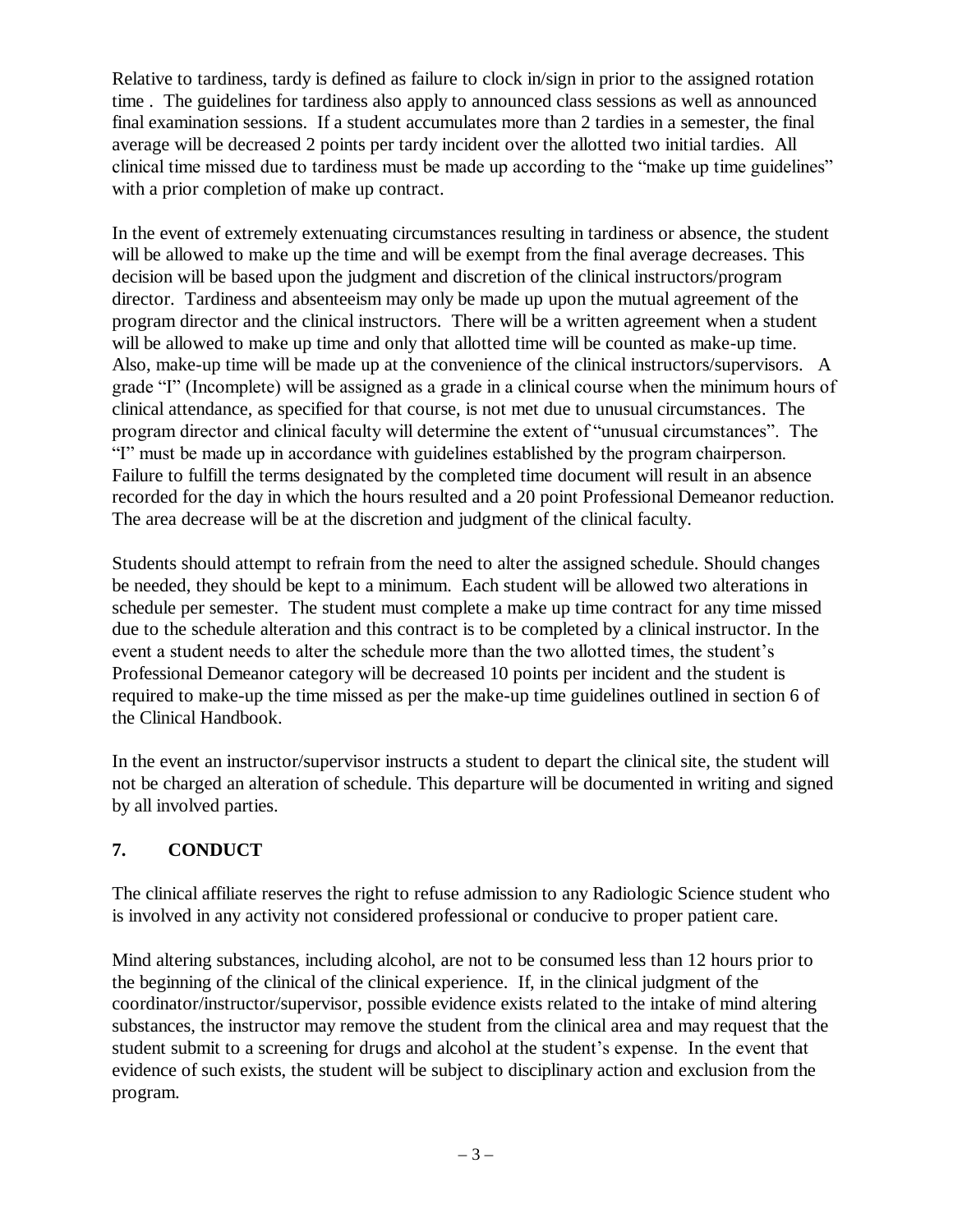#### **ALL** program students will:

- 7.1 Report to the clinical assignment in an alert condition.
- 7.2 Report to the clinical assignment in the proper uniform and in adherance to The Dress Code issued.
- 7.3 **Not** be in possession of drugs or liquor, nor engage in their use while on clinical assignment. The clinical affiliate must comply with the state and federal laws regarding drug and alcohol abuse. Mind altering substances, including alcohol are not to be consumed less than 12 hours prior to the beginning of the clinical rotation. If, in the clinical judgment of the instructor, possible evidence exists related tot he intake of mindaltering substances, the instructor may remove the student from the clinical area and may request that the student submit to a screening for drugs and /or alcohol at the student's expense. In the event that evidence of such exists, the student will be subject to exclusion from the program.
- 7.4 Not sleep on clinical assignment.
- 7.5 Not engage in immoral conduct, as defined by clinical affiliate rules and regulations, and the college's student handbook, while on clinical assignment.
- 7.6 Not engage in theft of any articles from the clinical affiliate.
- 7.7 Not engage in habitual or excessive tardiness and/or absenteeism from clinical assignment.
- 7.8 Adhere to appropriate guidelines as printed in the syllabus for initiation of grievances concerning any aspect of clinical course work. This includes maintaining a professional attitude when in the presence of other students, staff technologists, program faculty, physicians, and patients.
- 7.9 Not smoke. Smoking is prohibited on clinical assignment.
- 7.10 Not eat or drink in areas not specifically designated for the purpose.
- 7.11 Not return to clinical assignment late from meals or classes.
- 7.12 Not use the clinical affiliate telephone habitually for personal use.
- 7.13 Not loiter in the clinical assignment areas at times not specified for clinical assignment.
- 7.14 Not refuse to accept assignments by the clinical faculty commensurate with their capabilities, or to take directions form an individual designated by the clinical faculty.
- 7.15 Not leave assigned area during scheduled clinical time.
- 7.16 Not leave patients unattended while they are undergoing diagnostic procedures.
- 7.17 Not leave the clinical assignment in the middle of a diagnostic procedure that they are responsible for completing. If it becomes necessary for the student to leave, they are responsible for securing proper relief. This should be accomplished by notification of departure to an attending technologist and should be documented on the patient request and scanned into the permanent record.
- 7.18 Not accept any type gratuity from a patient or patient's family.
- 7.19 Not falsify patient records and or documents including time/attendance documentation.
- 7.20 Not engage in dishonesty and or methods contraindicating of professional demeanor.
- 7.21 Not use profanity within any clinical affiliate and utilize only verbal expressions that are conducive to a professional environment.
- 7.22 Cell phones are not allowed in the clinical affiliates. Students must refrain from use of a cell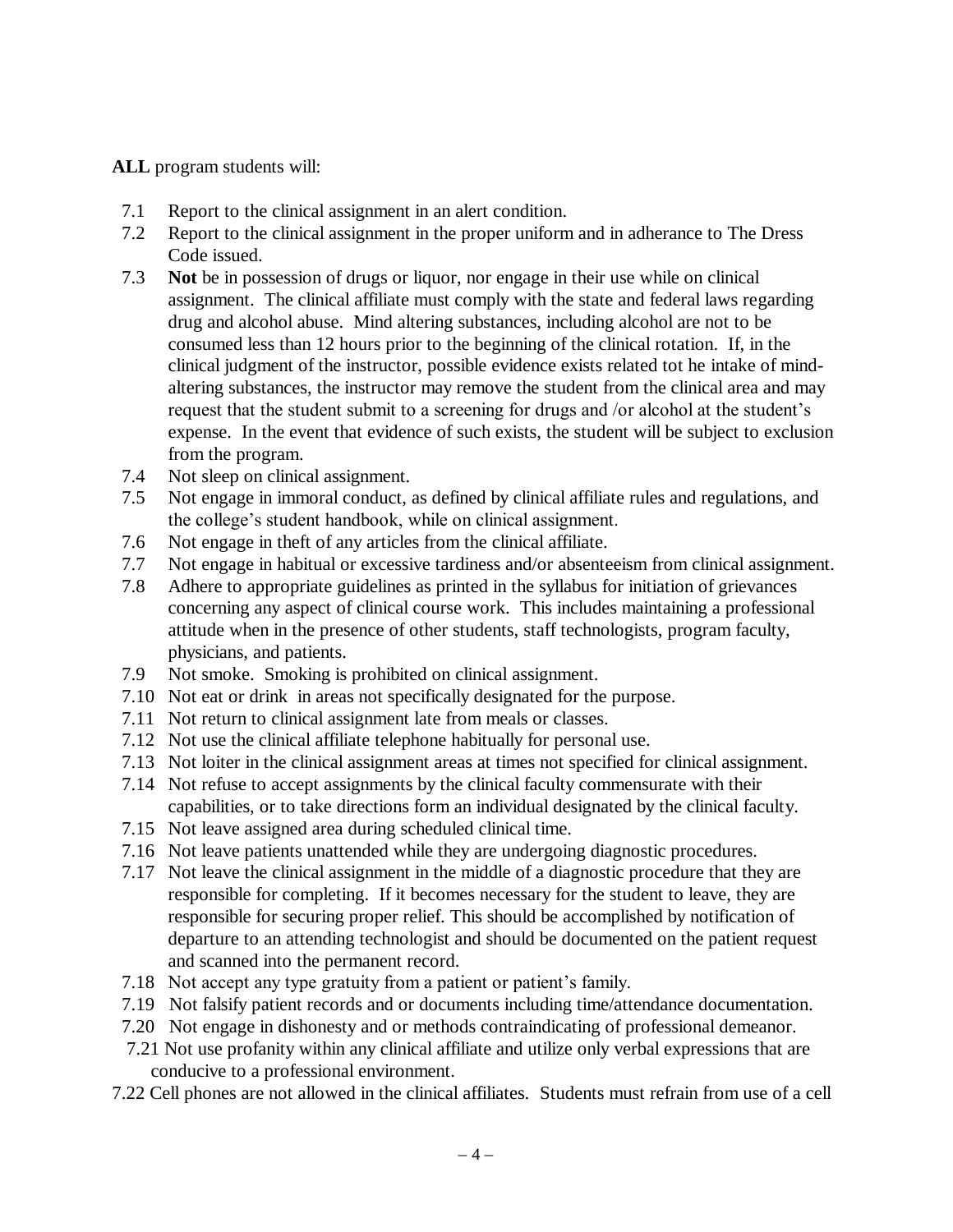phone during times that are counted as clinical hours. Phones are to be left outside the clinical affiliate at all times during rotation. There is a 20 point Professional Demeanor reduction if a cell phone is seen while on clinical assignment. The reduction will be greater for use of a cell phone while on clinical assignment during hours that are counted as credit hours.

Failure to follow the above listed guidelines will result in reductions in the Professional Demeanor area of a student's performance. Repeated violations of guidelines could result in dismissal from the program and or suspension from all clinical affiliate locations.. Any circumstance that requires disciplinary intervention will be documented by the clinical coordinator/instructor/supervisor on a conference form. All parties involved will receive a copy of the conference form and will acknowledge the receipt of a personal copy by signature.

### **8. CONFIDENTIAL INFORMATION**

All patient and clinical records are confidential in nature. Requests for information concerning a patient should be referred to the clinical instructor or designate. Students are expected to maintain the confidentiality in a professional manner. Failure to adhere to confidentiality guidelines will result in immediate dismissal from the program.

### **9. RADIATION SAFETY**

Students must maintain exposure dosages within the guidelines issued by the NCRP (See NCRP report). Exposure exceeding the dosage amount may result in dismissal from the program. Students are required to wear film monitoring badges while performing clinical rotations or lab assignments. Students are required to utilize all general protective devices provided to radiologic personnel. Dosimeter reports will be posted by the Program Director in the classroom and students should view the initial the monthly report. (See attached General Radiation Safety Practices.)

In the event that a student obtains an exposure of 30 mR in a one month duration the student will be required to complete a conference with the clinical and didactic faculty. In the event a student obtains an exposure of 100 mR per month a conference must be scheduled with the radiation physicist of the facility. Failure to submit the monthly film badge for evaluation will result in a 10 point deduction from the Professional Demeanor area. Should a student misplace the monitoring device, the student will not be allowed to complete clinical rotation and must use absences for the clinical time missed until all available absences are utilized. When all 4 absences have been used due to failure to have a monitoring device, the student will need to complete a make-up contract for any time over the allotted four. The student will be responsible for the financial replacement costs of a monitoring device.

#### **10. IDENTIFICATION**

Students will wear an identification name badge while on clinical assignment Students will be issued an identification badge at the beginning of the clinical rotation and the student must submit the badge to the instructors at the completion of the program. The student is responsible for any fees should the badge be misplaced.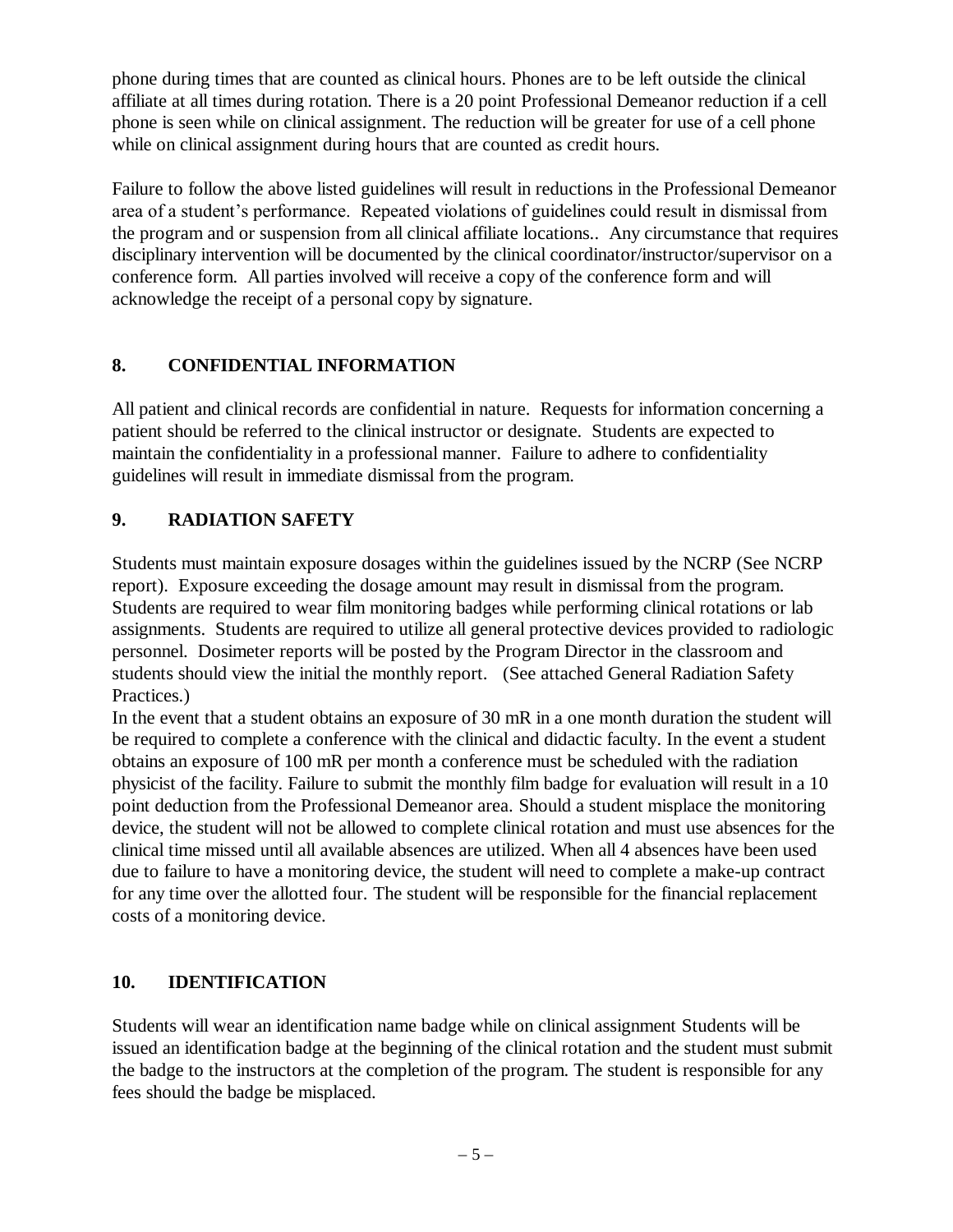## **11. MALPRACTICE AND ACCIDENT INSURANCE**

Due to direct patient contact, it is mandatory that students have professional liability insurance which is available at the business office on the college campus. This policy must be renewed annually. Students will not be allowed in the clinical area until proof of insurance is submitted to the program director/clinical faculty. It is NOT mandatory but is strongly recommended that program participants carry medical/accident insurance. A copy of the medical insurance carrier card is requested for the clinical file prior to clinical rotation. Should a student not have a medical policy, a waiver will be provided releasing all clinical facilities of responsibility should an accident occur that results in injury. The wavier indicates the student will be responsible for any financial/medical costs that may be incurred due to accident or exposure while in the clinical facilities and indicates the facility is not responsible for any health/accident costs.

#### **12. MARKERS**

Students will use their own initialed right and left markers to properly identify the radiographic procedures which they perform. Markers must be purchased by the student. If lost, the student must purchase new markers. The utilization of another students/technologists markers will result in disciplinary action including suspension and possible program dismissal. Marking is legal documentation of patient's records; therefore, any misuse of radiographic markers is considered a risk to the patient's standard of care. The use of another person's radiographic markers will result in a Professional Demeanor reduction of 30 points and possible suspension from the clinical facility with no eligibility for make-up for days that apply to suspension.

#### **13. MEALS** (breaks)

Lunch schedules will be assigned at the discretion of the clinical instructor/ supervisor. Students may leave the facility for meals provided they return to the facility in the allotted time. Failure to adhere to assigned meal rotations will result in a decrease in the Professional Demeanor area. Repeated violations will result in program dismissal. If a student is assigned to a rotation that does not include a customary lunch break, a break will be assigned.

#### **14. PERFORMANCE EVALUATION/PERSONAL DEVELOPMENT**

Student performance evaluation is based upon specified levels of technical and professional competency and provides an opportunity for guidance and assistance when student improvement is deemed necessary. The form also includes a report of days absent and or tardy as well as alterations and radiation exposure rates. Evaluation will be discussed with the student by the clinical faculty and signed by both the instructor and student. This is commonly referred to as "instructor evaluations". There will be approximately 2 evaluations per semester. These evaluations are considered 10% of the final grade.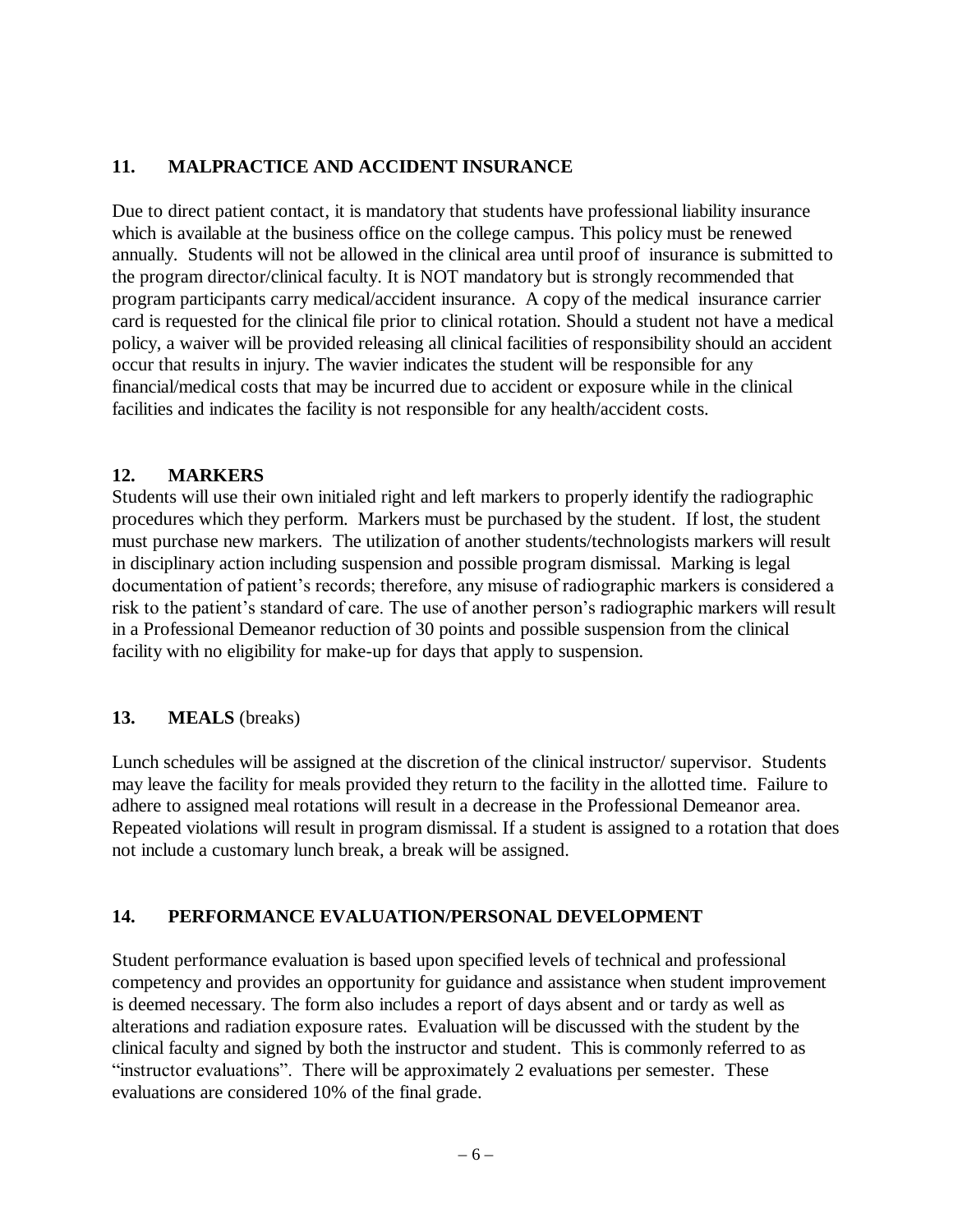#### **15. PERSONAL APPEARANCE**

The personal appearance and demeanor of Radiologic Science students at College of Coastal Georgia and the clinical affiliates reflect both the college and program standards and are indicative of the student's interest and pride in their profession. The uniform dress code is selected by College of Coastal Georgia . ( see specific uniform/dress code guidelines at end of packet)

**Failure to adhere to the personal appearance guidelines in this handbook will result in reduction of the Professional Demeanor area as well as the Performance Evaluation area in addition the student may be dismissed from the site and counted absent for the day. . Repeated violations will result in program suspension and possible program dismissal.**

## **16. TRANSPORTATION**

Radiologic Science students will be responsible for providing their own transportation to attend clinical assignments. Failure to adhere to transportation/parking guidelines issued to a student will result in dismissal from the program.

## **17. COMMUNICABLE ILLNESS**

Any time that a student is diagnosed as having any type of disease which may be transmitted to another person, the student must report the condition to the program director and clinical faculty /program director within 12 hours of the diagnosis. The clinical faculty will notify all involved parties.

The student will not be allowed to continue clinical or didactic training until sufficient documentation from the student's attending physician is provided which will state the student is able to perform duties without danger to the patient, staff, or visitors. Time missed will be made up utilizing the previously stated attendance policy and the "make-up time" policy.

Program participants are strongly encouraged to obtain the Hepatitis B immunization series. This can be obtained through the local health department. Students choosing not to participate in the Heptavax vaccination must sign a waiver stating that they have been instructed in the risks of Hepatitis B and do not wish to be vaccinated releasing College of Coastal Georgia and all clinical facilities are relieved of any liability should the student contract Hepatitis B.

Students are also required to furnish the program faculty with results of a tuberculin skin test annually.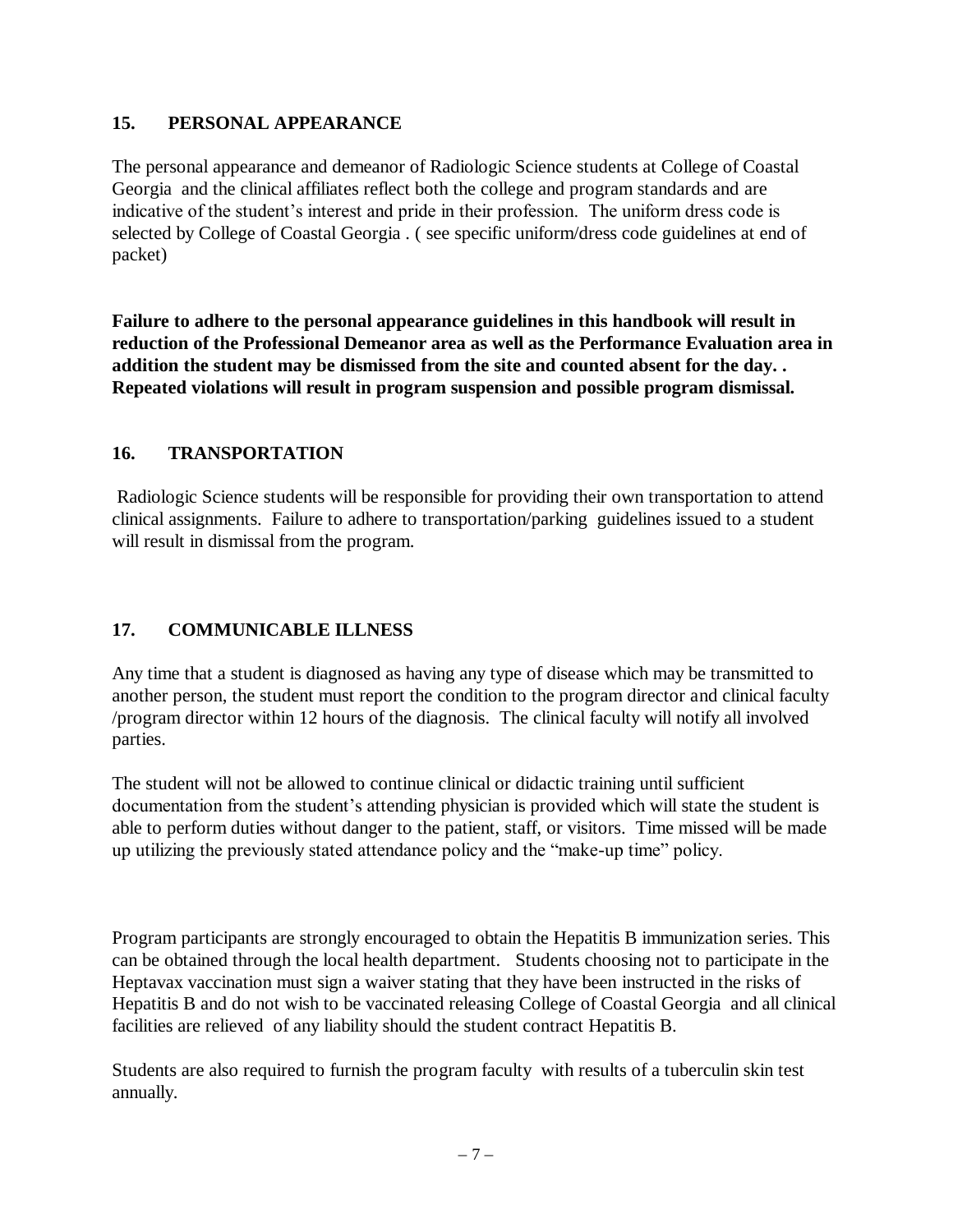## **18. PROFESSIONAL DEMEANOR PERFORMANCE EVALUATIONS**

At the completion of the semester, you will receive a Professional Demeanor grade. This will comprise 15% of your final grade point average. The Professional Demeanor evaluation measures your daily performance of professionalism, adherence to set rules and regulations, and overall general performance in the clinical area. The Professional Demeanor category will reflect overall professional conduct of the student as well as proper adherence to rules and regulations of the program.

The Professional Demeanor grade will be determined from a given 100 points at the beginning of each semester. During the course of the semester, points will be subtracted via the clinical faculty discretion and judgement. Notification of reduction will be in writing and will specify the time, date, and incident. This will be signed by the instructor as well as the student.

Examples which would result in subtraction of points would include the following:

- A. Failure to participate in exams on-going in your assigned area. (5-10 points)
- B. Failure to remain in your assigned area. (5-10 points)
- C. Failure to keep your work area neat and tidy. (5-20 points)
- D. Failure to daily record and total your hours on the time sheet/or use the time clock properly.(5-10 points)
- E. Failure to file your weekly evaluation and procedure sheet weekly. (5 points per day)
- F. Failure to initial the daily 3X5 information card. (5 points per day)
- G. Failure to phone for notification absence (instructor and site). (20 points per day)
- H. Failure to report to clinical site with lead makers and film badges. (10 points)
- I. Failure to report to clinical site with pocket notebook. ( 10 points per day)
- J . Violation of any program policy or protocol. (varied points )
- K. Failure to shield a patient within childbearing age. (40 points per incident)
- L. Failure to verify physician orders prior to imaging a patient. (20 points)
- M. Failure to properly document patient shielding. (10 points)
- N. Violation of patient confidential information (varying points)
- O. Leaving a patient unattended or failure to properly secure relief for a patient when leaving the imaging area. (20 points)
- P. Cell phone presence while on clinical rotation- 20 point reduction
- Q. Use of cell phone while on active clinical rotation: 40 point reduction
- R. Failure to follow facility protocol relative to patient identifiers (20 points)

Note: These are just examples of Professional Demeanor decrease areas. This aspect of your clinical experience is based on the instructor's judgment and discretion and the point reduction may vary according to professional judgment and discretion of program faculty.

## **19. PROGRAM PROBATION/ SUSPENSION DISMISSAL:**

Students may be placed on probation while enrolled in the clinical component. Incidents indicating safety concerns of any type, demonstration of lack of competency, lack of standard of care may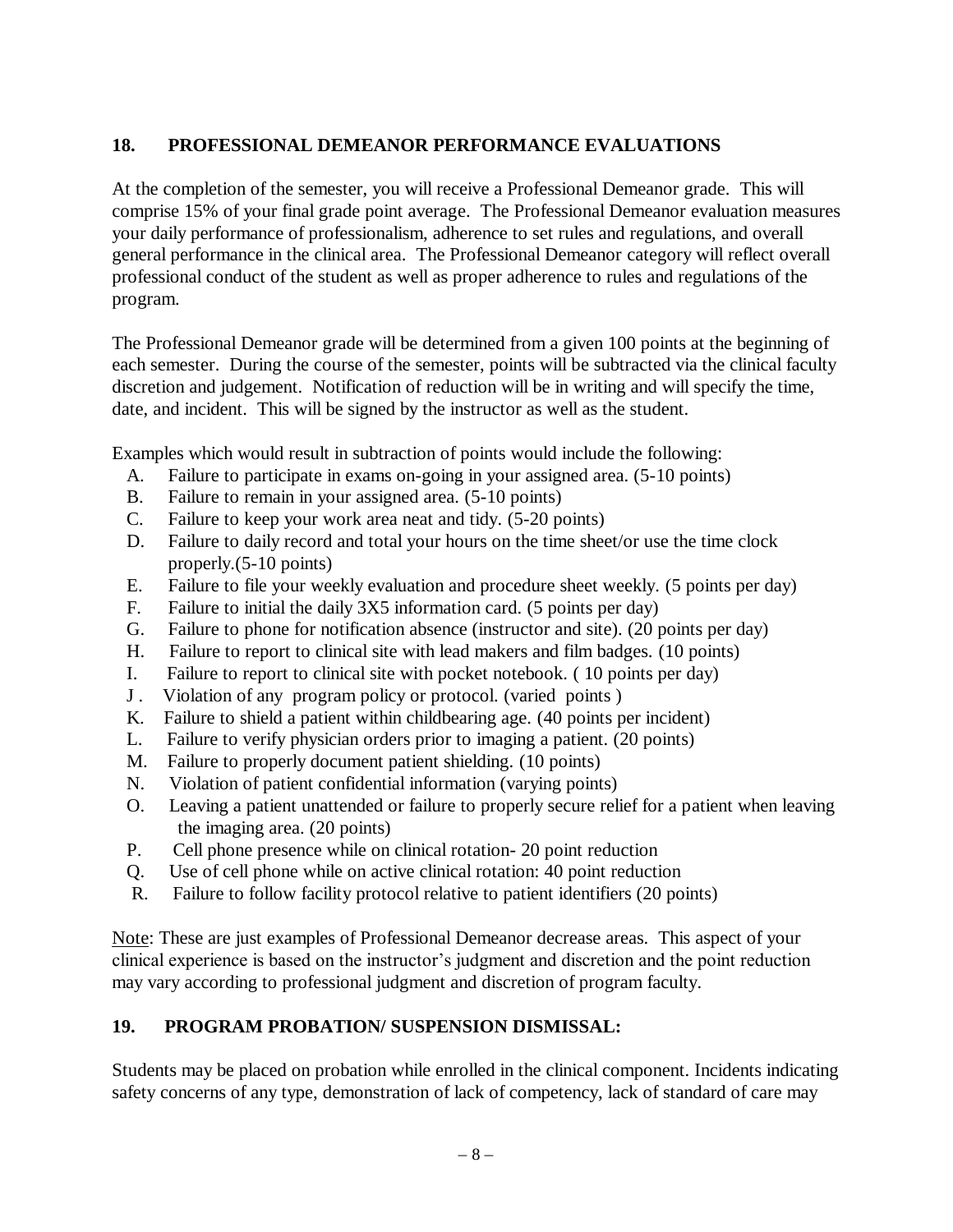result in the student being placed on in a probation status. The student will be notified in writing of the probation status and the terms of probation will be outlined including terms for release of the probation status. A student who is dismissed from the program will not be eligible for readmission. The student will be notified in writing of the suspension status.

Incidents which require disciplinary action may include suspension for a specified number of days from all clinical affiliate locations. Any days missed due to suspension will be counted as absences for the semester and are not eligible for make up and may possibly affect the Professional Demeanor area of the grade as well. Incidents which involve patient safety, violation of ethical standards, or decrease in the overall standard of care to the patient may result in immediate program dismissal with the granting of a lettergrade of "F" in the clinical course. The suspension and or program dismissal will be upon the judgment and discretion of the instructors.

### **20. RECORD SECURITY AND AVAILABILITY (Buckley Amendment)**

It is the policy of the program-related records kept on any individual student are available for inspection by that student or his/her designee at all times. Records will not be removed from the program office without the permission of program staff. Students that wish to see their records should ask the program faculty who, in turn, will make them available. Student records are treated as confidential to third parties. Information will only be released to others with the student's written permission.

## **21. REPEATED RADIOGRAPHS**

If a student must repeat a radiograph, it must be accomplished with a registered technologist in direct observation within the radiographic room. If a second repeat is needed, the registered technologist shall take over the exam and allow the student to observe corrections made. It is the responsibility of the student to seek direct supervision prior to imaging a patient for the purpose of a repeat radiograph.

## **22. DIRECT AND INDIRECT SUPERVISION**

Until a student is certified competent by a Level 2 evaluation, he/she must have **direct supervision** of a registered technologist when irradiating patients. **This means that the technologist is present in the radiographic room with the student during the examination.** After successful completion of the Level 2 evaluation, the student may perform those specific examinations with indirect supervision. **Indirect supervision is where the technologist is readily available,** but not necessarily in the radiographic room at the time of the examination.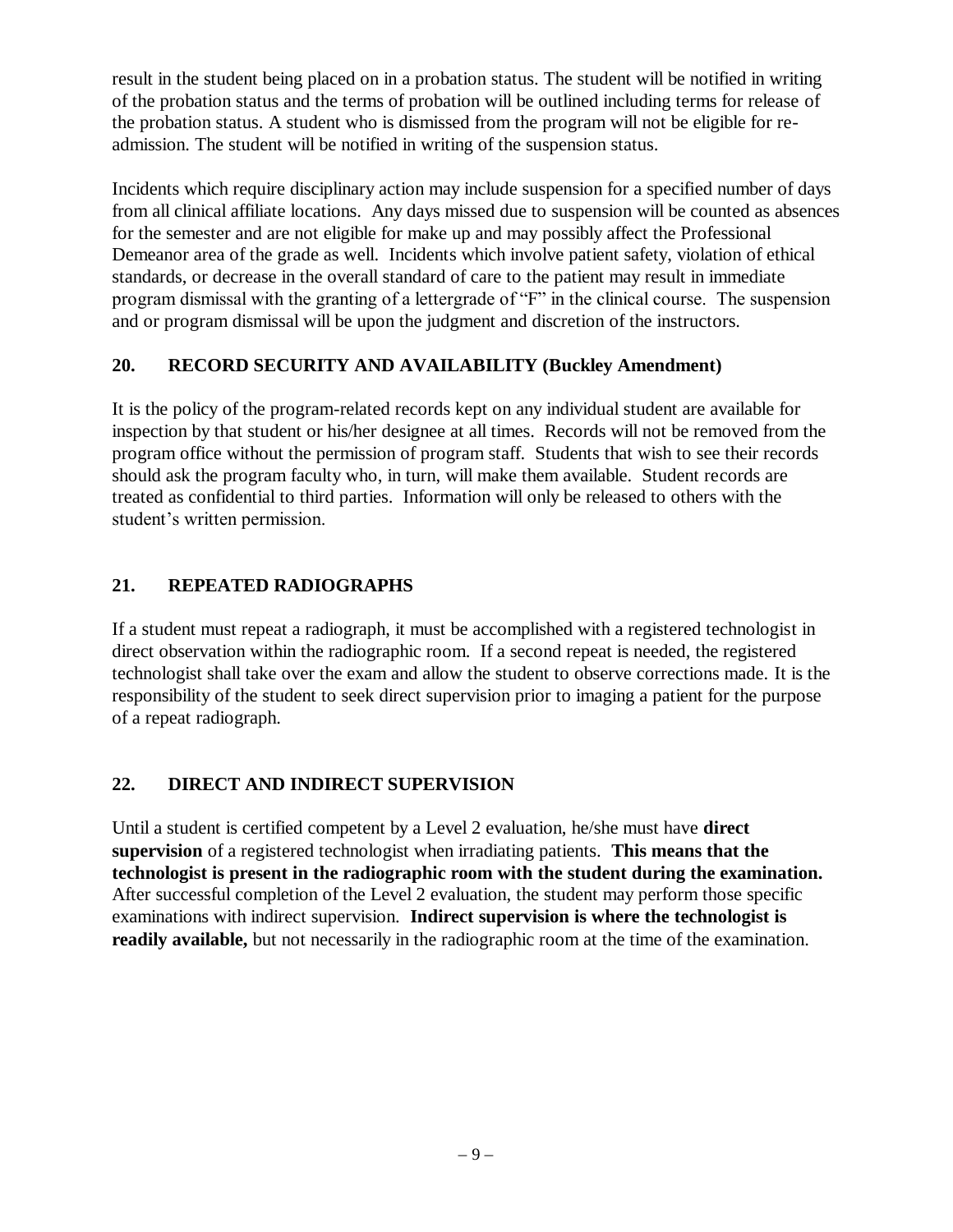**Exceptions to this recommendation are:**

**at no time during clinical training are students allowed to administer ionizing radiation to the patient without direct supervision while assigned in the Emergency Room Suite, Operating Room Suite, or on portable radiographic exams.**

### **\*FAILURE TO ADHERE TO INDIRECT/DIRECT SUPERVISION GUIDELINES WILL RESULT IN A 50 POINT PROFESSIONAL DEMEANOR DECREASE AND POSSIBLE PROGRAM PROBATION, SUSPENSION AND OR DISMISSAL\***

## **23. SPOT CHECK EVALUATIONS**/**MASTER COMPETENCY EVALUATION**

Spot check/Master evaluations will be performed by the clinical

instructor/supervisor/technologist. These evaluations will involve examinations for which a student has obtained a final competency check-off. This ensures that competency has been reached and is being maintained. These exams will be averaged for a test grade for the semester. In the event a student fails to exhibit competency level for a spot check evaluation/master competency, the student will be required to submit additional exams of the same type until competency level has been obtained. The student will receive a "Spot Check Evaluation Form/Master Comp Form" which will note the score and general competency level demonstrated. Instructions relative to additional competency requirements will be noted also. These evaluations maybe unannounced and conducted at the discretion of the instructor.

### **24. WEEKLY/DAILY DOCUMENTATION OF CLINICAL PERFORMANCE AND PROCEDURES**

All students are responsible for keeping a daily clinical procedures log. This is commonly referred to as a "procedure sheet". All areas of the sheet should be completed with the student indicating the assisting technologist's name. In addition, the student must submit a daily evaluation form to the technologist who provided assistance during the clinical rotation. This evaluation form is to be completed by the technologist and return to the student. By properly completing and submitting both forms at the conclusion of the rotation, the student earns 100% for the week. Failure to submit the form will result in a 50 point per form deduction. Absences should be noted on the form. Both the daily evaluation form and procedure sheet should be submitted at the end of the rotation. Failure to submit both forms in completed format can result in Professional Demeanor reductions as well as daily reductions.

## **25. COMPETENCY (EXAM) EVALUATION**

Students enrolled in the Radiologic Science Program progress at a competency rate that allows for varied progress. Students perform competency examinations on specific procedures and receive an evaluation from the supervising technologist as well as the clinical instructor. Students are required to notify the attending technologist **PRIOR** to performing the procedure if an exam evaluation is desired. After observing the performance of the student, the technologist completes the "production section" of the " The Radiography Procedure and Competency Manual". The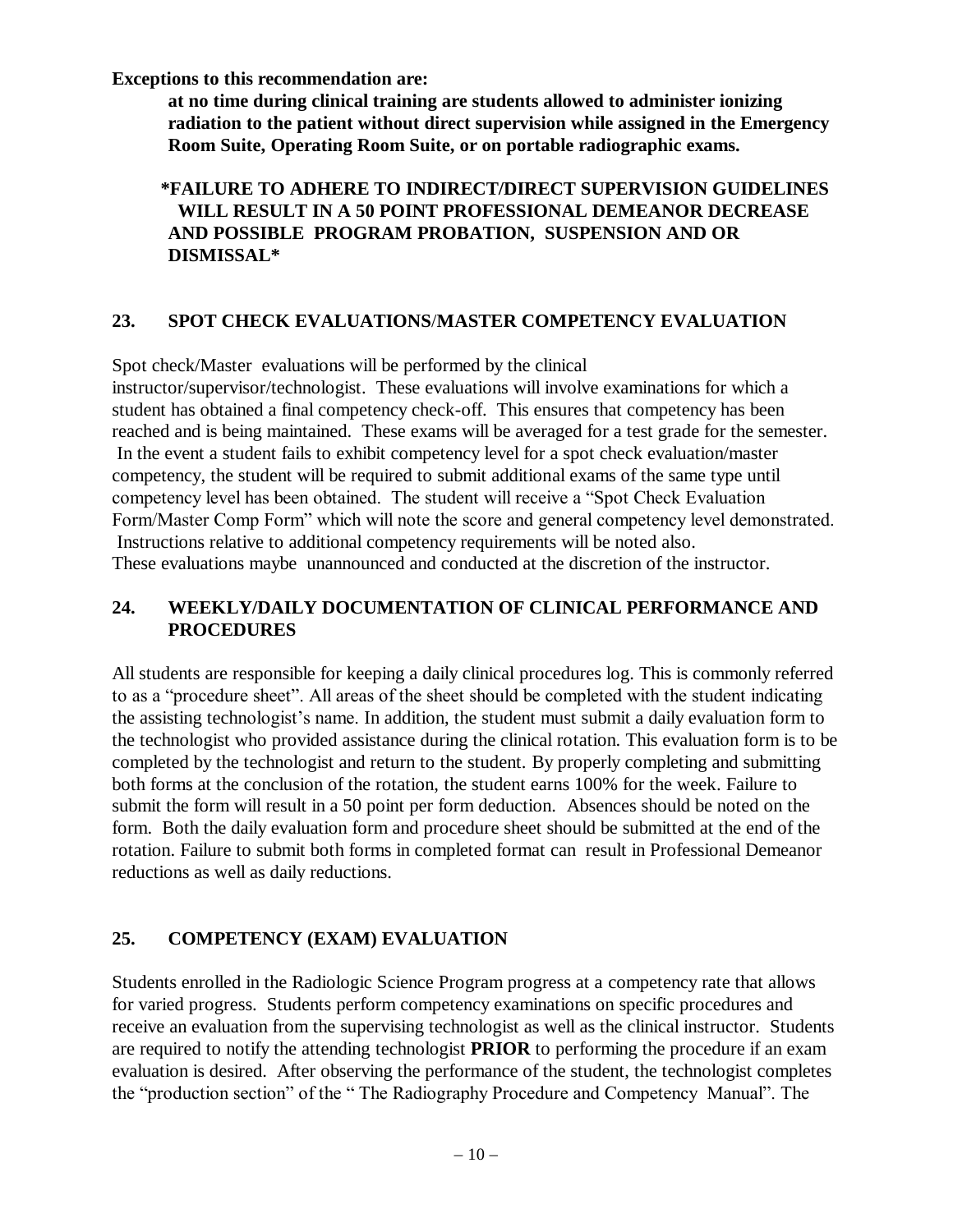student is required to submit the radiographs to the instructor for image evaluation and completion of the "film quality and anatomy" section of the workbook. These two categories are combined to form the students performance grade. An evaluation form requires the date of exam, patient's name, radiology number and signature of the attending technologist. The student is responsible for submitting all necessary information for evaluation. The competencies obtained in the clinical affiliate will form 10% of the final grade.

Technologists should use professional judgment relative to the "competency" of any performed exam. The clinical faculty reserves the right to "disqualify" any exam that does not exhibit adequate competency performance.

Students will be required to obtain Level 2 competency evaluations for head/neck, chest/breast, abdominal/gastrointestinal/genitourinary, trauma, bedside, musculoskeletal, and surgery. Simulation/Phantom examinations will be accepted at the discretion of the clinical faculty.

See the "Competency Check-Offs Requirement Policy at end of the packet for specific guidelines relative to obtaining a competency evaluation for credit.

### **26. CONTACT PERSONS**

Program Director

Bonnie Tobias ............................... Allied Health, Room 108A Office Number: (912) 279-5864 or 279-5860 Home Number:

#### Clinical Instructor

| Home Number: (912) 427-8915     |                                                              |
|---------------------------------|--------------------------------------------------------------|
| Hospital Number: (912) 466-1233 |                                                              |
| Beeper Number:                  | (912) 262-7369 (1-912) if outside of Brunswick area          |
|                                 | Tina GriffithClinical Instructor Allied Health, Room 104B    |
| Office number: (912)-279-5856   |                                                              |
|                                 | Beeper number: 280-4696 (1-912) if outside of Brunswick area |
| Home Number: (912)778-5016      |                                                              |
|                                 |                                                              |

Part Time Clinical Instructors: Beeper: 554-9109 Heather Darby Merinda Thompson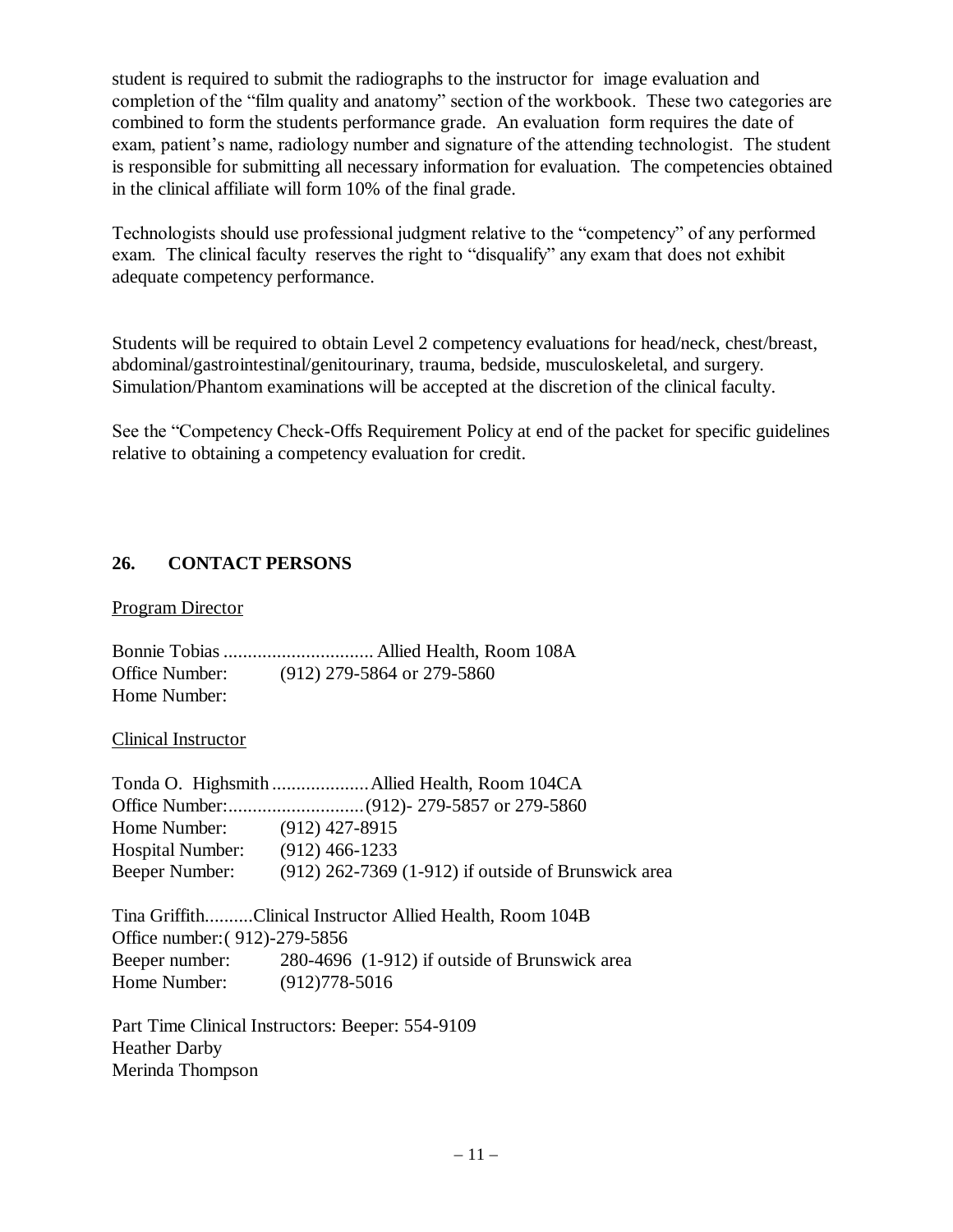### Affiliate Locations

| 5816 |  |
|------|--|
|      |  |
| 4333 |  |
|      |  |
|      |  |

## **27. PERSONAL PROTECTIVE EQUIPMENT REQUIREMENTS**

During the course of clinical training, students are required to utilize "Universal Precautions" to protect the patient as well as themselves. The following equipment must be utilized by the student when the situation warrants:

- A. Gloves: are to be worn by the student during clinical rotation when contact of blood/body fluids is a risk. These are available in the general supply area of the facility.
- B. Mask/Eye protection: disposable mask and eye wear are required when potential for splashes, spills, spatters or aerosoling of blood or other infectious fluids. These are available in the general supply area of the facility.
- C. Fluid resistant coats/gowns: disposable fluid resistant gowns are available for student use in the general supply area of the facility.
- D. Resuscitation equipment: is readily available in the general supply area of the facility.
- E. Hepamasks: each student will be fitted for a Hepamask to be utilized when exposure to a documented TB patient is necessary. Each student is responsible for proper maintenance and replacement of his/her mask upon expiration. These are available in the general supply area of the facility.
- F. Air-Borne Pathogen Orientation: before engaging in the clinical assignment rotation, all students must view the air-borne pathogen video and submit documentation to the program director. This will be provided by the clinical instructor/program director.

## **28. MISCELLANEOUS REQUIREMENTS**

Female students must adhere and follow the guidelines presented in the "Declared Pregnant Student" document which is available upon request by the student.

Students must purchase a pocket notebook for reference type material and are required to carry the notebook at all times during clinical assignment.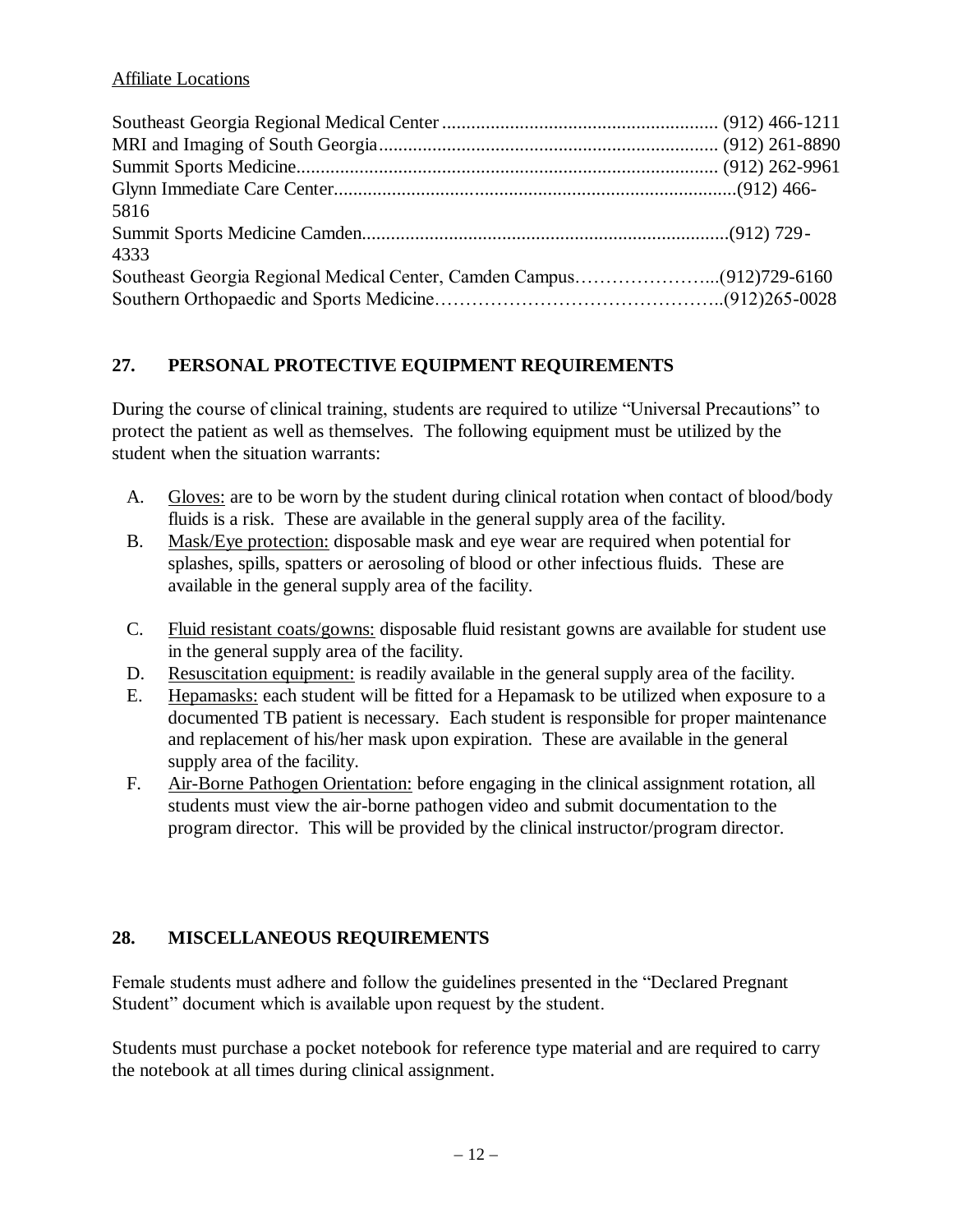Students are required to purchase and have with them daily while on clinical assignment "The Radiography Procedure and Competency Manual". This must be submitted to the clinical faculty at program completion.

All students must purchase a USB Flash drive for the purpose of storing digital images obtained in the lab. This should available for submission to program officials at any time.

All students must carry a calculator on clinical assignment. The calculator should have basic functions.

Each student must purchase the Merrills Atlas of Radiographic Positions and Procedures- most current edition.

Each student must purchase and have with them in clinical rotation a set of radiographic markers.

### **29. EMPLOYMENT OF STUDENTS**

The Radiologic Science program and College of Coastal Georgia assume no liability for students employed during the training phase. Students may seek employment in the field but must not identify themselves as College of Coastal Georgia students while in the workplace (student uniform, name tag, etc). Professional liability insurance purchased through College of Coastal Georgia is only applicable for assigned clinical hours.

## **30. ELECTIVE ROTATIONS**

During the sophomore clinical rotation, students may elect to rotate through the various modalities within the auspices of the Radiology Department and CTScan. Students may elect to rotation through MRI, Nuclear Medicine, Mammography, and Ultrasound and Special Procedures. Additional clinical rotations may be arranged, if desired.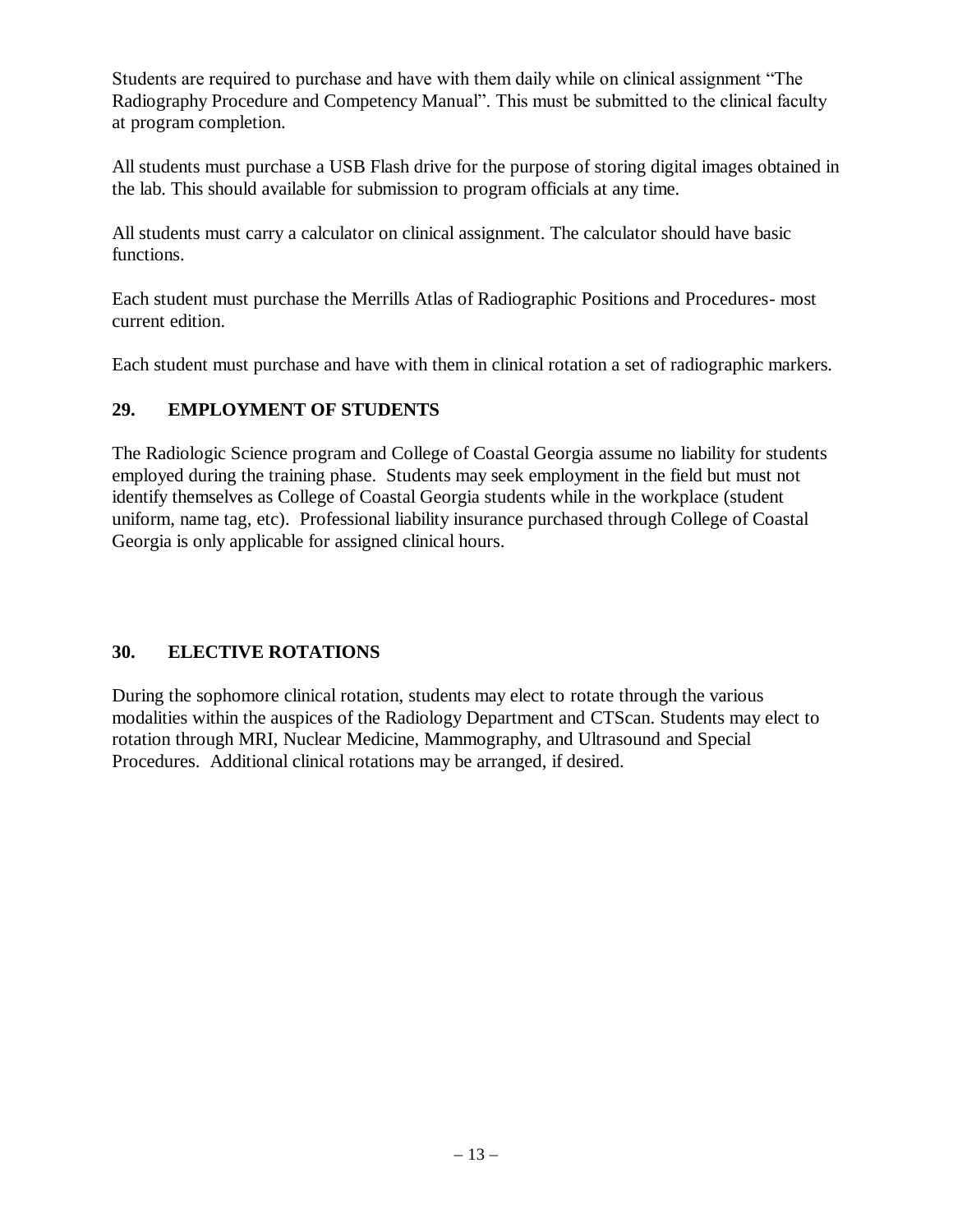#### **31. CLINICAL ASSIGNMENT ROTATIONS**

A plan of clinical assignments will be such that the student will be experienced in all facets of the modern radiology department. The plan will allow for the student to apply didactic learning with actual practice in the clinical setting. Students will rotate through radiographic rooms during the clinical process. Other areas of assignments include: darkroom, reception, film library, quality control, CT, surgical suite, emergency suite ,and orthopaedic clinics

Spring Semester, Year 1: Spring Semester, Year 2: Radiographic Rooms/OP Center Radiographic Rooms/OP Center Portables Surgical Suite/Portables Affiliate rotation **Elective Rotation** 

Summer Semester, Year 1: Summer Semester, Year 2: Radiographic Rooms/OP Radiographic Rooms/OP Portables Surgical Suite Outside Affiliate Rotation Elective Rotation Surgical Suite OP Services Center

Fall Semester, Year 2: Radiographic Rooms Surgical Suite Portables Elective Rotation Outside Affiliate Rotation Outside affiliate rotation

Outside Affiliate Rotation

#### **32. GRADUATE COMPETENCIES**

The following are the basic graduate competencies that each student must be proficient in upon completion of the program.

The graduate will:

- 1. Provide basic patient care and comfort, and anticipate patient needs.
- 2. Provide appropriate patient education.
- 3. Practice radiation protection.
- 4. Understand basic x-ray production and interactions.
- 5. Operate medical imaging equipment and accessory devices.
- 6. Position the patient and medical imaging system to perform examinations and procedures.
- 7. Exercise independent judgment and discretion in the technical performance of medical imaging procedures.
- 8. Demonstrate knowledge of human structure and function, and pathology.
- 9. Demonstrate knowledge and skills relating to quality assurance activities.
- 10. Evaluate the performance of medical imaging systems.
- 11. Evaluate medical images for technical quality.
- 12. Demonstrate knowledge and skills relating to medical imaging processing.
- 13. Demonstrate an understanding of the safe limits of equipment operation.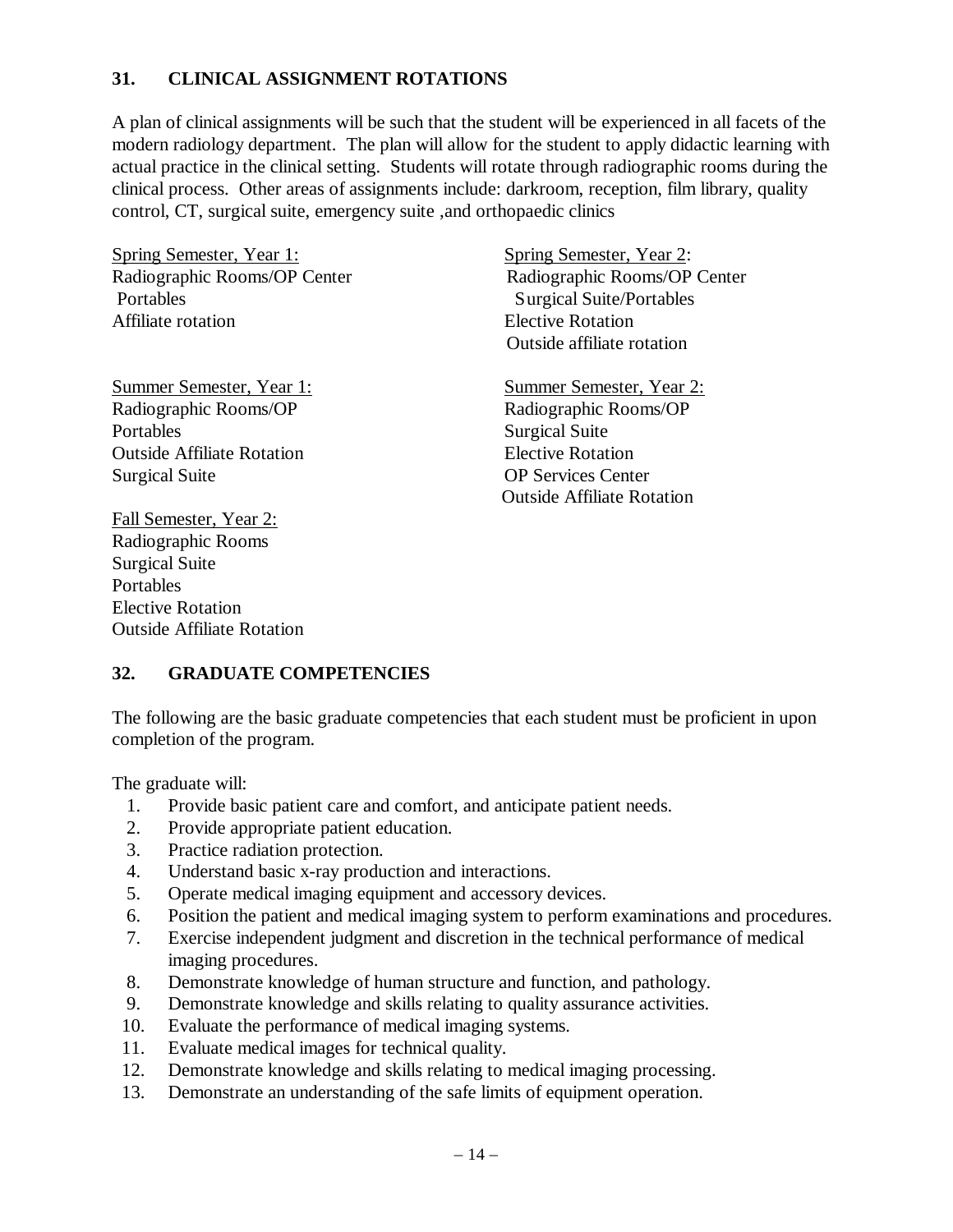- 14. Recognize equipment malfunctions and report them to the proper authority.
- 15. Demonstrate knowledge and skills relating to verbal, non-verbal, and written medical communication in patient care intervention and professional relationships.
- 16. Demonstrate a support of the profession's code of ethics and comply with the profession's scope of practice.

17. Perform in a competent manner a full range of radiologic procedures on children and adults in the following categories:

> Head/neck Trauma Musculoskeletal Chest/Breast Bedside Surgical Abdominal/Gastrointestinal/Genitourinary

## **33. RECOMMENDATIONS ON LIMITS FOR EXPOSURE TO IONIZING RADIATION** (NCRP Report)

| <b>Occupational Exposures (annual)</b>                                                                                                                                                           |                                                      |                                            |  |  |
|--------------------------------------------------------------------------------------------------------------------------------------------------------------------------------------------------|------------------------------------------------------|--------------------------------------------|--|--|
| Effective dose equivalent limit (stochastic effects)                                                                                                                                             | $50$ mSv                                             | 5 rem                                      |  |  |
| Dose equivalent limits for tissues and organs (nonstochastic effects)<br>Lens of eye<br>All others(eg, red bone marrow, breast, lung, gonads, skin/extremities)<br>Guidance: Cumulative exposure | $150$ m $Sv$<br>$500$ mS <sub>v</sub><br>10mSv x age | $15$ rem<br>$50$ rem<br>1 rem x age in yrs |  |  |
| Planned Special Occupational Exposure, Effective dose equivalent limit                                                                                                                           | see Sect. 15                                         |                                            |  |  |
| Guidance for emergency occupational exposure                                                                                                                                                     | See Sect. 16                                         |                                            |  |  |
| <b>Public Exposures (annual)</b>                                                                                                                                                                 |                                                      |                                            |  |  |
| Effective dose equivalent limit, continuous or frequent exposure                                                                                                                                 | 1 <sub>m</sub> Sv                                    | $0.1$ rem                                  |  |  |
| Effective dose equivalent limit, infrequent exposure                                                                                                                                             | 5mSv                                                 | $0.5$ rem                                  |  |  |
| Remedial action recommended when:<br>Effective dose equivalent<br>Exposure to radon and its decay products                                                                                       | $>5$ mSv<br>$>0.007$ Jhm <sup>-3</sup>               | $>0.5$ rem<br>$>2$ WLM                     |  |  |
| Dose equivalent limits for lens of eye, skin, extremities                                                                                                                                        | $50$ mS $v$                                          | 5 rem                                      |  |  |
| <b>Education and training exposures (annual)</b>                                                                                                                                                 |                                                      |                                            |  |  |
| Effective dose equivalent limit                                                                                                                                                                  | $1$ mS $v$                                           | $0.1$ rem                                  |  |  |
| Dose equivalent limit for lens of eye, skin, extremities                                                                                                                                         | $50$ mS $v$                                          | 5 rem                                      |  |  |
| <b>Embryo-fetus Exposures</b>                                                                                                                                                                    |                                                      |                                            |  |  |
| Total dose equivalent limit                                                                                                                                                                      | $5$ mS $v$                                           | $0.5$ rem                                  |  |  |
| Dose equivalent limit in a month                                                                                                                                                                 | $0.5$ mS $v$                                         | $0.05$ rem                                 |  |  |
| <b>Negligible Individual Risk Level (annual)</b>                                                                                                                                                 |                                                      |                                            |  |  |
| Effective dose equivalent per source or practice                                                                                                                                                 | $0.01$ mS <sub>v</sub>                               | $0.001$ rem                                |  |  |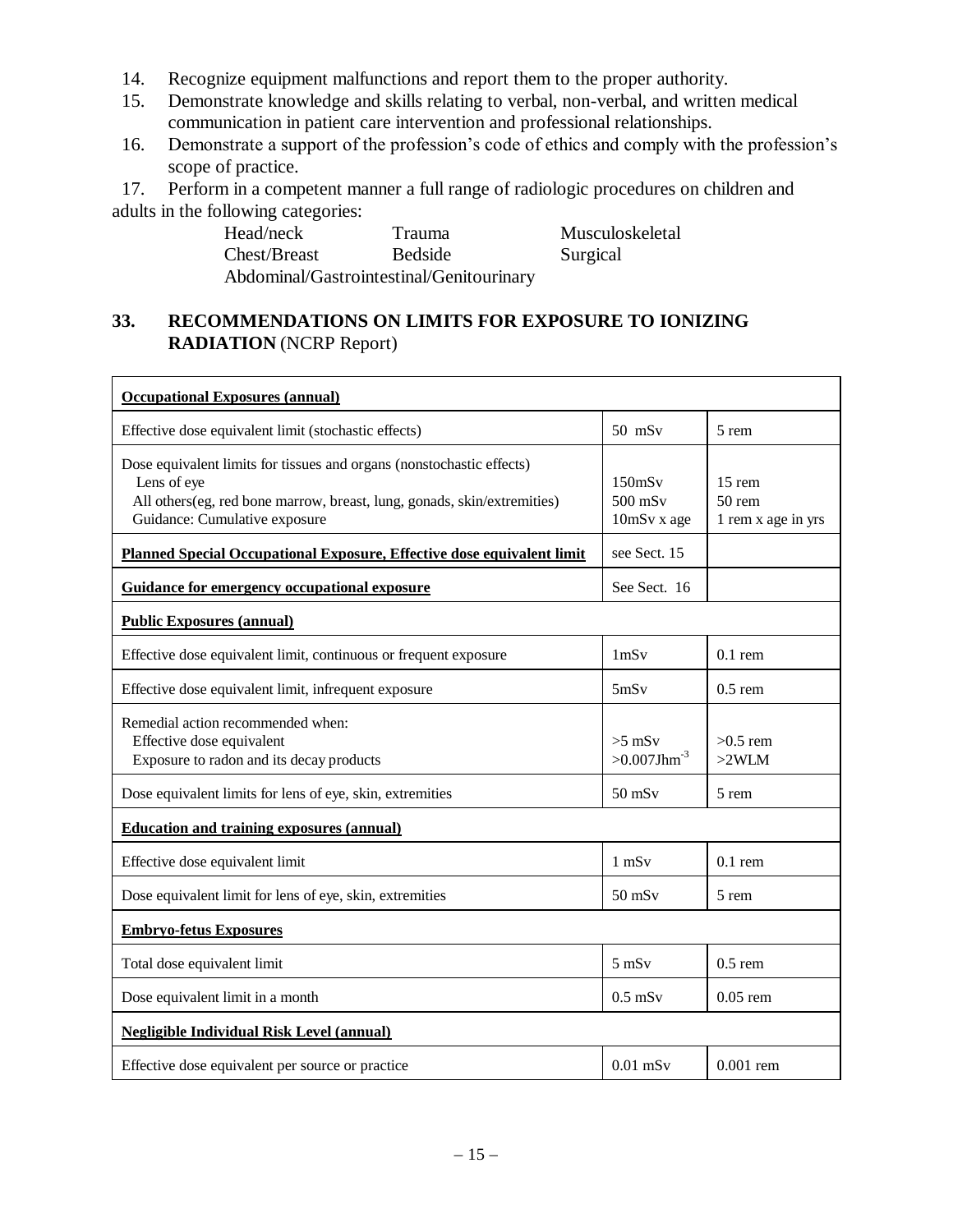### **Radiologic Technology Grading Policy**

Clinical Education Courses

Every student **MUST** maintain a "**C**" or better average. Failure to maintain a "**C**" or better average will result in exclusion from the course. Students are advised to check the current catalogue for information on changing and dropping courses and the Clinical Handbook for absenteeism and tardiness. Grading will be determined by:

| Examinations                 |            | 25% |
|------------------------------|------------|-----|
| <b>Clinical Competencies</b> |            | 10% |
| <b>Personal Development</b>  |            | 10% |
| Daily/Weekly Documents       |            | 05% |
| Professional Demeanor        |            | 15% |
| <b>Final Examination</b>     |            | 35% |
|                              |            |     |
| Letter Grades                | 90-100 A   |     |
|                              | 80-89 B    |     |
|                              | 75-79 C    |     |
|                              | $66-74$ D  |     |
|                              | 65 & below | F   |
|                              |            |     |

Students may be evaluated by the Program Director, Clinical Instructor, Staff Technologist and/or Radiologist. The following guidelines will be used in evaluation of the clinical performance of students:

Examinations: Evaluated according to the grades received on written and/or oral evaluations.

Clinical Competencies: Evaluated according to the competencies and evaluations stated in the "Clinical Education Course" handout using "Clinical Competency Forms" as an evaluation tool.

Personal Development: Evaluated according to the "Guidelines for Clinical Performance Evaluation" and "Clinical Performance" Form as an evaluation tool.

Weekly/Daily Documentation: Required Daily Evaluation Tool and Procedure Sheet are evaluated for accuracy and completeness. The indication of student progress will be noted on the tool and may be incorporated in the Personal Development (instructor eval).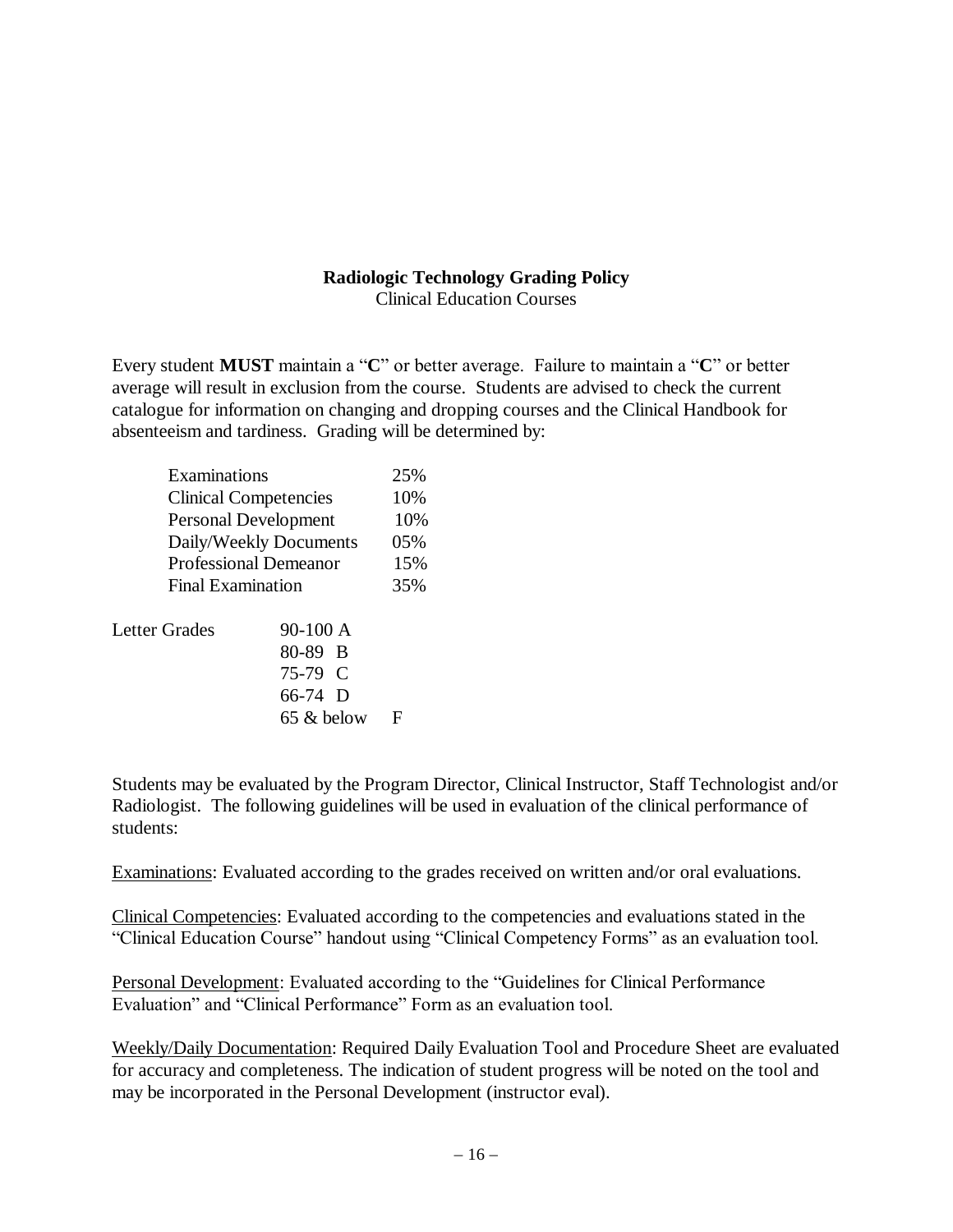Professional Demeanor:: An evaluation of professional practices for which a student must utilize. The initial grade will be set at 100 points and will decrease when the student demonstrates areas of poor work/performance or failure to exhibit professional standards.. Refer to the Clinical Handbook Section 18.

Final Exams: A final comprehensive written and/or oral examination. This may include information from previously presented material.

#### **General Radiation Safety Practices**

All procedures:

\*Verify patient identifiers (name and DOB). Check armbands where appropriate.

\*Verify physician written orders/requisition matches order.

\*Verify the possibly of pregnancy in female patients ranging from 12-50 years of age. Notify lead technologists if patient indicates the possibility of pregnancy. An R.T. will

obtain a pregnancy consent form prior to exposure to ionizing radiation.

General exams: The student :

should stand in the lead lined control booth when making diagnostic images routinely.

wear a dosimeter badge outside of the lead apron at the collar level daily never direct the path of the x-ray beam toward the control booth.

should not stand in the direct path of the beam when assisting a patient for positioning or restraint

keep doors of the radiographic suite closed during exams

use collimation when applicable and proper SID for given exam

use gonadal shielding when applicable to the exam

limit persons in the room to necessary parties for exam obtainment. All persons should use lead apparel

must have direct supervision for all repeat radiographs, regardless of competency obtainment

must have direct supervision until final competency has been obtained on any given exam. After final competency has been obtained, students may work under indirect supervision guidelines with the exception of the ER, OR and portable exams.

Portable exams: The student:

utilize a lead apron when exposing a portable radiograph; standing 6 feet away utilize shielding for any persons in the room who are assisting the patient utilize collimation where applicable

should the patient need assistance with positioning or restraint, position the person who is assisting out of the direct beam path

close the door to the patient's room while performing the exposure instruct all visitors in the room and or area to leave the area

In the event of a code yellow, all portable units should be located to the  $2<sup>nd</sup>$  floor of the facility and plugged into red receptacles for charging to full capacity In the event of a code green, all units should be charged to full capacity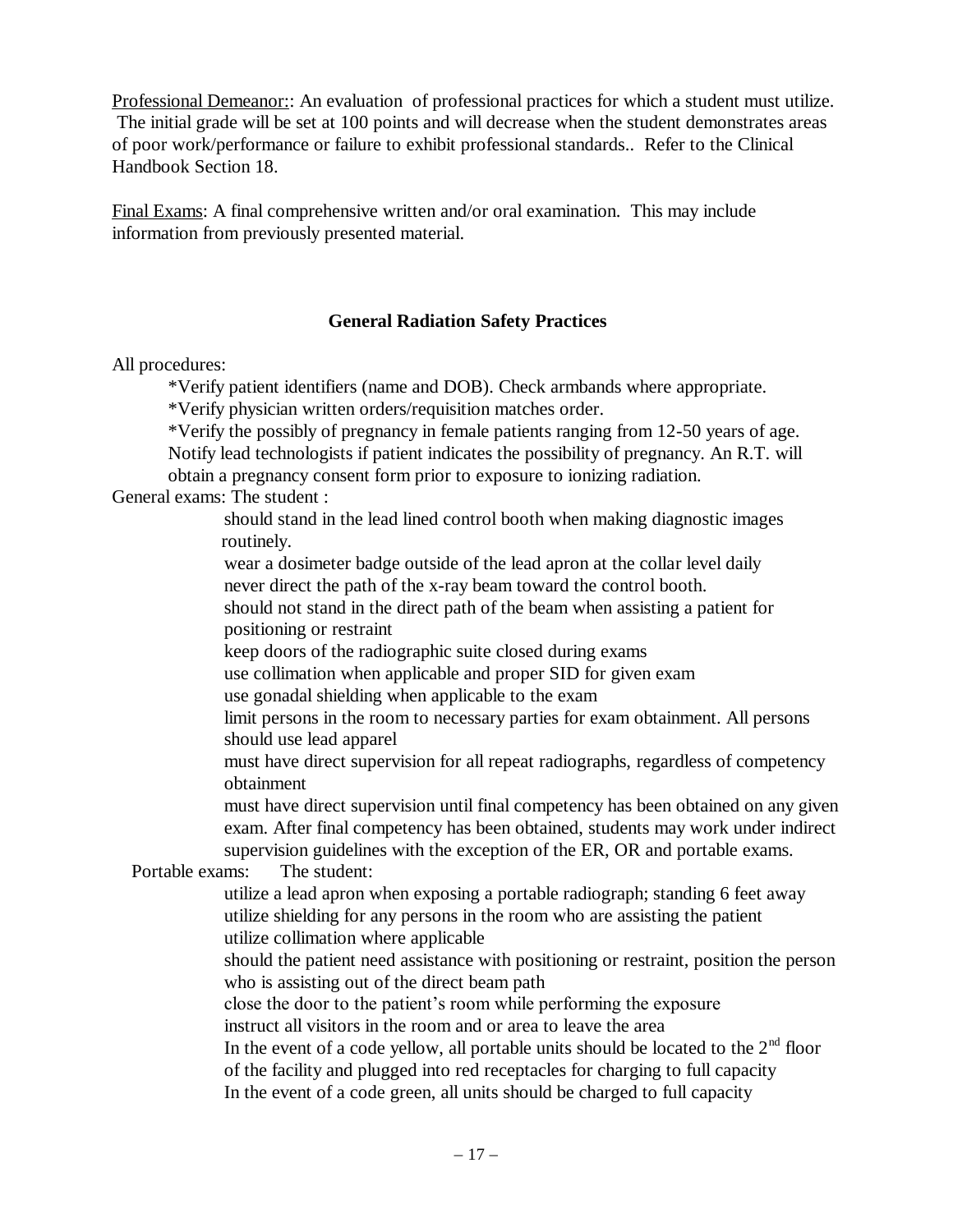#### **Uniform/Dress Code for Radiologic Science Program**

Shoes: all student's shoewear must be: solid white, closed in (no clog style) leather. Shoes should be of a nurse type style with no athletic styled shoes permitted. Students are required to keep shoes clean and will be reprimanded through the Professional Demeanor area for failure to exhibit professional quality and appearance of shoes.

Uniform Pant/ Skirts: all students must wear white poly-cotton blend (no cotton knit) uniform pants with traditional pant leg (with hem, no cuff).Pants are required to be ironed with a displayed crease in the leg .If desired, females may wear a white, poly-cotton blend skirt with the hem length to 1" below the knee. Both pants and skirts should exhibit a minimum of ¼" loose material on the lateral aspect (from greater trochanters) and not buckle across the hips.

Uniform Top: all students must wear the prescribed uniform top which covers the buttocks and displays a minimum of 1/4" of material from hip to hip at the level of the greater trochanter. . The top should be the color of (teal) and should be a poly/cotton blend of fabric The top should allow for 1/4" of material from side to side and not "buckle" at the breastline. . Uniform tops are to be ironed with a displayed crease in the sleeve. Tops are purchased through a uniform dealer.

All students may wear a white T-shirt with no graphics under the uniform top provided the underclothing does NOT show at the sleeve or the neck. A recommended style would be a camisole type for the females and a tank type for the males. There should be no long sleeve shirts worn under the top unless a lab coat is worn at all times and the under sleeve is not visible.

Lab coat: the wearing of a lab coat is optional. The coat should be a poly/.cotton blend and should be white in color. The recommended length of the lab coat is the short version rather than the full 36" full length coat due to the wearing of lead apparel. Also, recommended sleeve is a cuff or push up type sleeve due to the preparation of sterile trays and materials. Lab coats are required to be ironed with a displayed crease in the sleeve.

Name tag: all students must wear a designated name tag at all times during clinical rotation.

Jewelry: students may wear one watch, one ring per hand (wedding sets count as one), and one pair of stud like earrings (one earring in each ear lobe). Necklaces, bracelets, anklets, and facial jewelry are not permitted.

Leg wear: students may wear crew length white socks with no color accents with pants outfits and white hose are to be worn with skirts.

Undergarments: all undergarments should be white or beige in color.

Hair: should be neat and professional in appearance. Hair that touches the collar or moves forward during body movement should be secured. Decorative hair accessories should be avoided during clinical assignment. Facial hair should be neatly groomed. All hair color should be classified as a natural color such as those found on the human at birth.

Fingernails: false nails and nail tips are not permissible within the clinical setting. Nails should be well manicured and of a reasonable length. Nail polish may not be worn in the clinical setting.

Perfumes/aftershaves: should be avoided within the facility.

Tatoos: All tatoos must be covered while on clinical assignment.